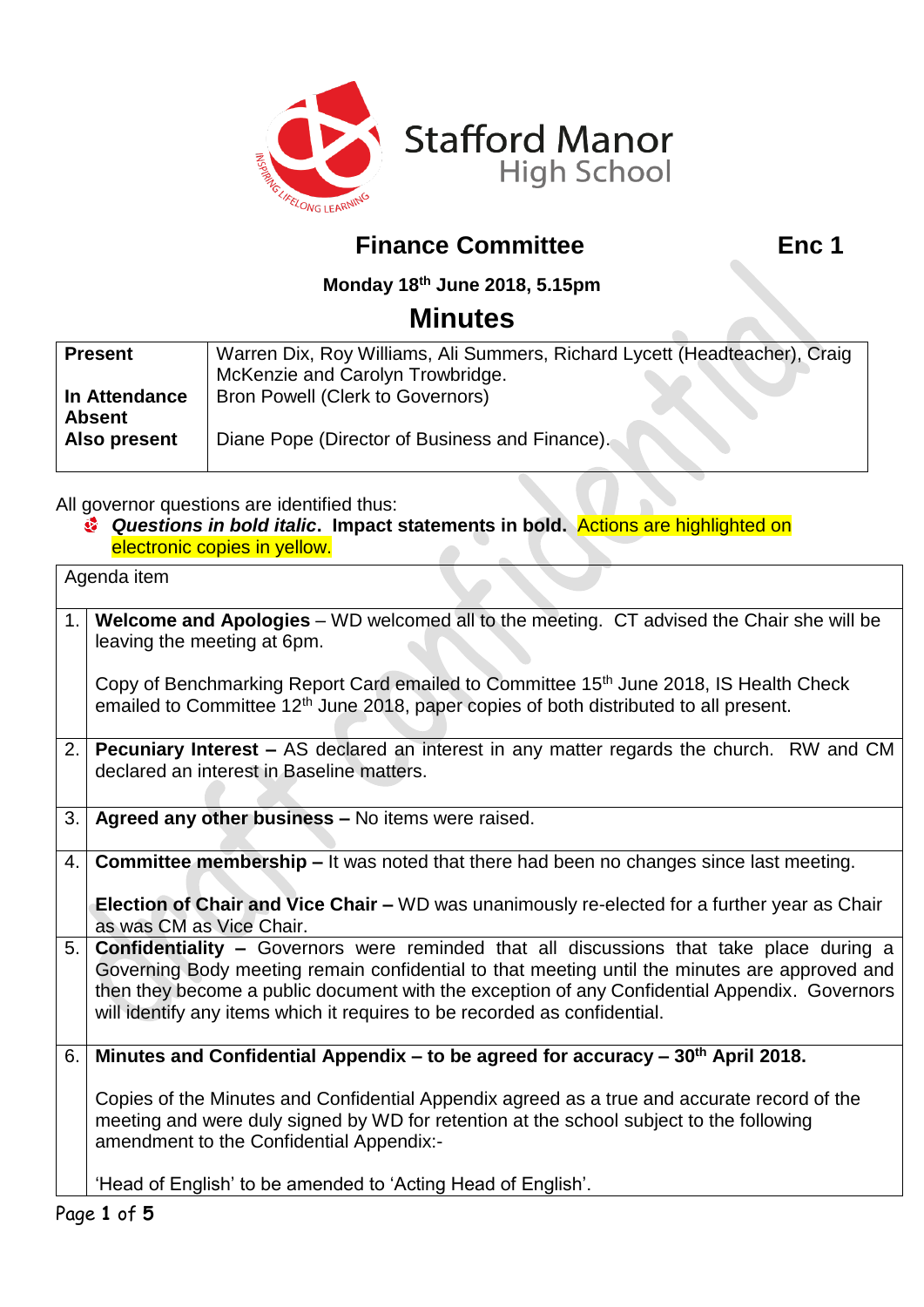| Item                                                                                                                                  | Action                                                                                | Outcome                                                                               |  |  |
|---------------------------------------------------------------------------------------------------------------------------------------|---------------------------------------------------------------------------------------|---------------------------------------------------------------------------------------|--|--|
| no                                                                                                                                    |                                                                                       |                                                                                       |  |  |
| MA <sub>9</sub>                                                                                                                       | DP requested that the legal position of a<br>Ioan from Staffordshire Tennis be looked | No longer necessary as Community Asset<br>Fund to be accessed instead.                |  |  |
|                                                                                                                                       | into.                                                                                 |                                                                                       |  |  |
| МA                                                                                                                                    | WD was concerned that he was still                                                    | Cleaning audit circulated within call out                                             |  |  |
| 10                                                                                                                                    | awaiting a report from Chartwell's, DP to                                             | papers. WD still awaiting Catering hygiene                                            |  |  |
|                                                                                                                                       | chase this.                                                                           | audit.                                                                                |  |  |
| 8                                                                                                                                     | AS to sign budget.                                                                    | Completed 30/04/18                                                                    |  |  |
| 8                                                                                                                                     | AS requested that the budget report be                                                | Completed 01/05/18                                                                    |  |  |
|                                                                                                                                       | forwarded to VE.                                                                      |                                                                                       |  |  |
| 10                                                                                                                                    | Pupil Premium spend - It was agreed                                                   | Agreed.                                                                               |  |  |
|                                                                                                                                       | that this will be presented to the Finance                                            |                                                                                       |  |  |
|                                                                                                                                       | Committee in the Autumn term.                                                         |                                                                                       |  |  |
|                                                                                                                                       |                                                                                       |                                                                                       |  |  |
| 13                                                                                                                                    | <b>Performance Improvement Policy -</b>                                               | Completed 01/05/18                                                                    |  |  |
|                                                                                                                                       | Agreed in content but requires layout to                                              |                                                                                       |  |  |
|                                                                                                                                       | be tidied up. CN to be asked to do this.                                              |                                                                                       |  |  |
|                                                                                                                                       | <b>Confidential appendix</b>                                                          |                                                                                       |  |  |
| $\mathbf 1$                                                                                                                           | Matrix of DP tasks and who will be                                                    | Paper copy available to view in the meeting.                                          |  |  |
|                                                                                                                                       | assigned which to be drawn up and                                                     | Governors requested that they receive a                                               |  |  |
|                                                                                                                                       | forwarded to Governors.                                                               | copy of this. All transfer of duties had been                                         |  |  |
|                                                                                                                                       |                                                                                       | agreed with staff. There was no financial                                             |  |  |
|                                                                                                                                       |                                                                                       | implication for the school for this change or                                         |  |  |
|                                                                                                                                       |                                                                                       | for the reduction in contract for DP.                                                 |  |  |
| Budget 2018 - 2019 School Budget planning report to Governors. To include budget<br>8.<br>printout and 2017-18 statement of interest. |                                                                                       |                                                                                       |  |  |
|                                                                                                                                       | DP updated the committee on the following:-                                           |                                                                                       |  |  |
|                                                                                                                                       | Water leak had cost £11,950, this will be funded out of the County Contingency fund.  |                                                                                       |  |  |
| 14-19 Partnership – error on a payment saw it reimbursed for the financial year 17/18, it has now<br>come out of the 18/19 budget.    |                                                                                       |                                                                                       |  |  |
|                                                                                                                                       |                                                                                       |                                                                                       |  |  |
|                                                                                                                                       | Interest Statement does not include the Licence Deficit.                              |                                                                                       |  |  |
|                                                                                                                                       |                                                                                       | Governors asked if cash flow is an issue – the Committee was assured that it was not. |  |  |
|                                                                                                                                       | The end of year prediction of a deficit of £251K is within the allowed boundary.      |                                                                                       |  |  |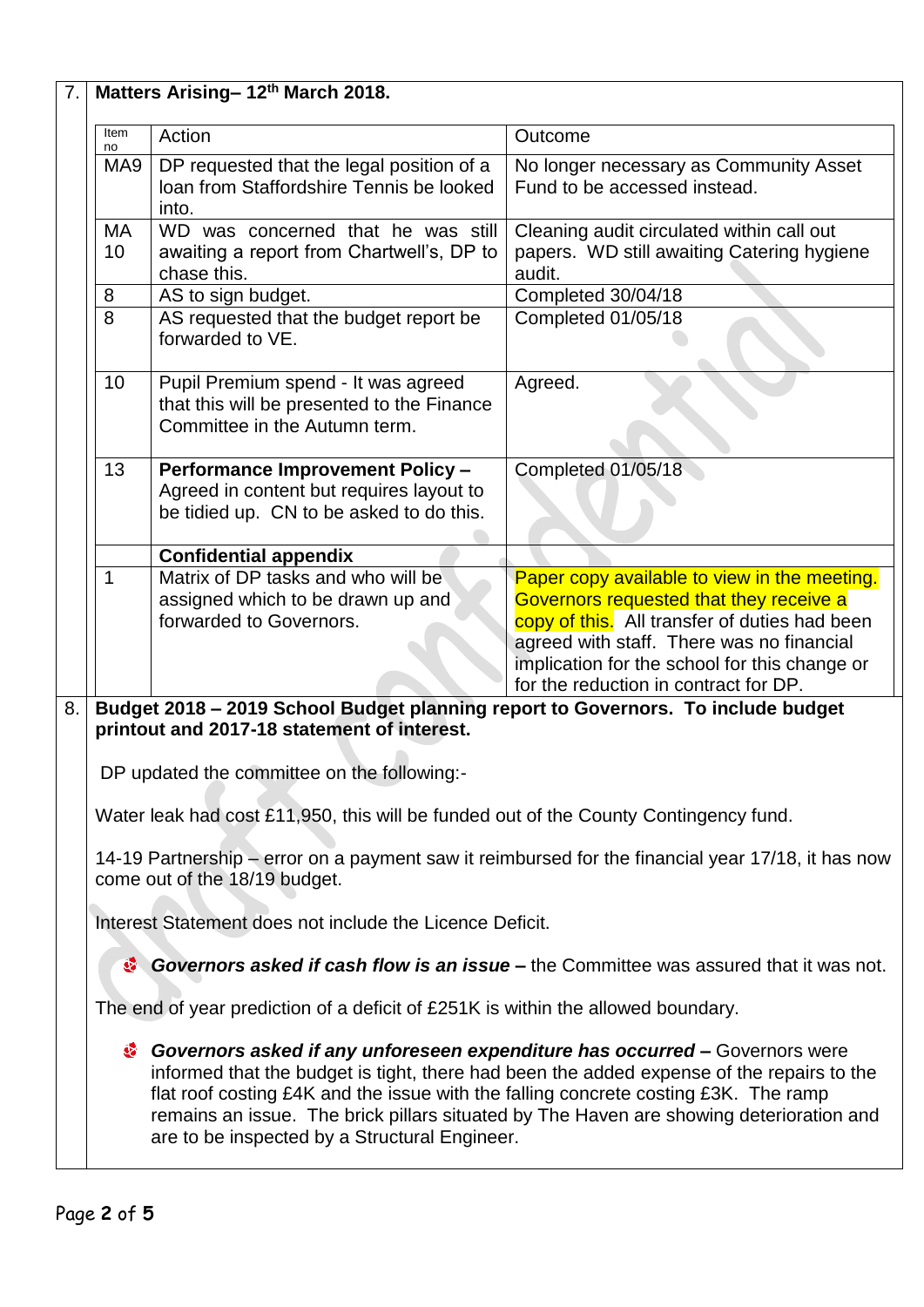|    | Benchmarking had shown that support staffing costs are higher than in those schools in the<br>comparison. It was noted that this has now been reduced as the figures are from 2016. The<br>figures also highlighted that SMHS spends a significant proportion of the budget on the buildings.                                                                                                                                                     |  |  |  |  |
|----|---------------------------------------------------------------------------------------------------------------------------------------------------------------------------------------------------------------------------------------------------------------------------------------------------------------------------------------------------------------------------------------------------------------------------------------------------|--|--|--|--|
|    | Funding from the Capital Programme had been agreed.                                                                                                                                                                                                                                                                                                                                                                                               |  |  |  |  |
|    | There has also been funding agreed to be allocated to improvements in the Science Block.                                                                                                                                                                                                                                                                                                                                                          |  |  |  |  |
|    | Governors asked if any money was needed to enhance open evening as this should<br>G.<br>be made available if required - they were told that the Canteen and Sports hall were to<br>be decorated and that a fund was available to replace canteen furniture. Governors were<br>keen that monies needed to market the school be identified. The committee were<br>informed that CN had attended a marketing course and had brought back many ideas. |  |  |  |  |
|    | It was confirmed that a third party has control of the school Facebook page.                                                                                                                                                                                                                                                                                                                                                                      |  |  |  |  |
|    | RL is attending the Year 5 transition evening and will meet parents/carers of children in that year<br>group.                                                                                                                                                                                                                                                                                                                                     |  |  |  |  |
|    | It was suggested that the school investigate offering access to SMHS when feeder primaries<br>have inset days if they coincide when SMHS is open.                                                                                                                                                                                                                                                                                                 |  |  |  |  |
|    | The Space Programme is still running.                                                                                                                                                                                                                                                                                                                                                                                                             |  |  |  |  |
|    | RL assured Governors that marketing the school is in hand. The Finance Committee are happy<br>to support the school in this way financially.                                                                                                                                                                                                                                                                                                      |  |  |  |  |
| 9. | <b>School Fund</b>                                                                                                                                                                                                                                                                                                                                                                                                                                |  |  |  |  |
|    | Governors noted that the Prom fund raising had done well this year. It was confirmed that<br>numbers in brackets denote an amount paid out.                                                                                                                                                                                                                                                                                                       |  |  |  |  |
|    | Tennis sales are making a small profit. The audit was agreed and approved by the committee.                                                                                                                                                                                                                                                                                                                                                       |  |  |  |  |
|    | 10 Discuss Monitoring and Review Schedule.                                                                                                                                                                                                                                                                                                                                                                                                        |  |  |  |  |
|    | It was suggested by the Strategic Group that meetings be reduced to 4 per year. This could<br>have an impact on the number of policies put to each meeting. BP to identify any statutory<br>policies. All policies to be presented should have been updated with any changes highlighted.                                                                                                                                                         |  |  |  |  |
|    | It was agreed that the Health and Safety Policy remain under review every 2 years.                                                                                                                                                                                                                                                                                                                                                                |  |  |  |  |
|    | It was suggested that a policy schedule be put in place, the committee were informed that RL<br>and BP had already started this, it shows where reviews fall for the next 3 years. BP and RL to<br>complete this task.                                                                                                                                                                                                                            |  |  |  |  |
|    | <b>Governors asked who checks that changes are completed –</b> the requirement to<br>amend a policy is advised by Entrust and The Key.                                                                                                                                                                                                                                                                                                            |  |  |  |  |
|    | 6pm CT left the meeting.                                                                                                                                                                                                                                                                                                                                                                                                                          |  |  |  |  |

I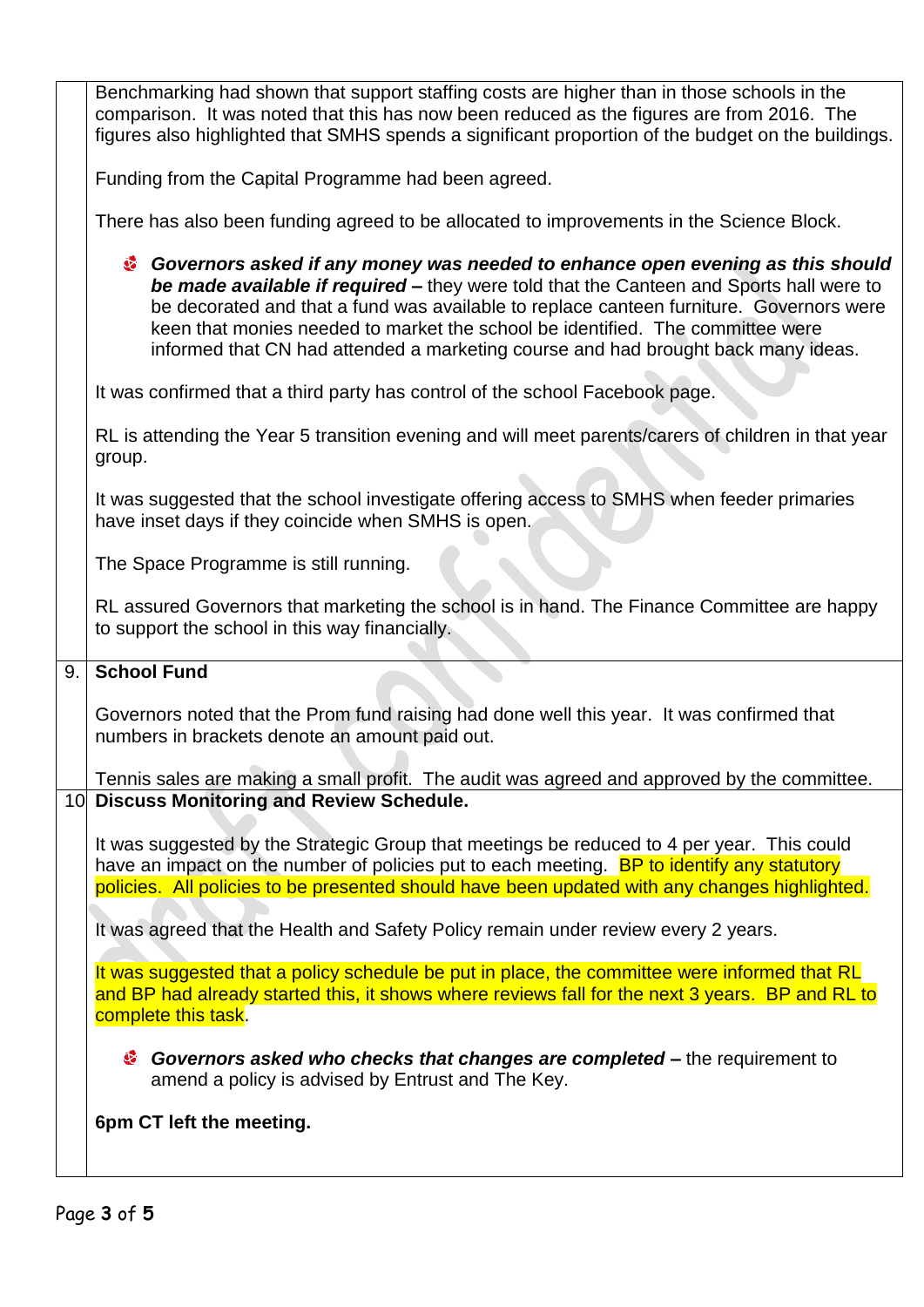| 11 Health & Safety Annual update - verbal.                                                                                                                                                                                                                                                                                                                                                                                                                                                |  |  |  |
|-------------------------------------------------------------------------------------------------------------------------------------------------------------------------------------------------------------------------------------------------------------------------------------------------------------------------------------------------------------------------------------------------------------------------------------------------------------------------------------------|--|--|--|
| The issue with the falling concrete had been resolved.                                                                                                                                                                                                                                                                                                                                                                                                                                    |  |  |  |
| The new site supervisor had now started at SMHS and had received an induction from Dean<br>Willetts (Health and Safety Officer). Caretaking briefings were now being held. Asbestos<br>training to be held 19 <sup>th</sup> June 2018. Ladder training to be arranged and offered to local schools to<br>reduce the cost to SMHS.                                                                                                                                                         |  |  |  |
| Governors asked where the isolator lock off panels were situated – they were<br>advised that these are located in D&T and ICT.                                                                                                                                                                                                                                                                                                                                                            |  |  |  |
| Accidents – there had been 0.11% this period and 0.12% since September 2017.                                                                                                                                                                                                                                                                                                                                                                                                              |  |  |  |
| Governors asked where accidents were – they were informed that they are<br>predominantly outside and are just in-house and not lettings.                                                                                                                                                                                                                                                                                                                                                  |  |  |  |
| 12 Staffing Update -                                                                                                                                                                                                                                                                                                                                                                                                                                                                      |  |  |  |
| See confidential appendix item 1.                                                                                                                                                                                                                                                                                                                                                                                                                                                         |  |  |  |
| 13 Policies                                                                                                                                                                                                                                                                                                                                                                                                                                                                               |  |  |  |
| Health and Safety - DP assured the Committee that there were no issues with the policy.<br>Regards 1 <sup>st</sup> aiders the school is deemed a low risk and should therefore have 1 to every 50-100<br>persons. Governing Body to be replaced with Governing Board. It was agreed that this policy be<br>reviewed in 2 years' time. BP to amend and WD to sign.<br>Governor Allowances - this was approved and will be presented to the FGB for ratification on<br>the $5th$ July 2018. |  |  |  |
| 14 Baseline Tennis Centre update - verbal update.                                                                                                                                                                                                                                                                                                                                                                                                                                         |  |  |  |
| Email circulated from WD to Committee 13 <sup>th</sup> June 2018 regards Baseline update. Bid for the<br>maintenance of the outside courts has been submitted to the Community Asset fund, it is hoped<br>that this work could be completed in the summer.                                                                                                                                                                                                                                |  |  |  |
| It was agreed that MR will attend annually the Finance summer term meeting to discuss<br>Baseline; review of the past year and plans for the future. He will attend to discuss lettings in the<br>Autumn meeting. These will be at the beginning of each meeting. MR will continue to report to<br>DP.                                                                                                                                                                                    |  |  |  |
| 15 Cleaning, Grounds Maintenance & Catering Contracts - verbal update                                                                                                                                                                                                                                                                                                                                                                                                                     |  |  |  |
| Cleaning – Audit circulated in the call out papers.                                                                                                                                                                                                                                                                                                                                                                                                                                       |  |  |  |
| There has been an issue with staffing with the supervisor joining SMHS as the new site<br>supervisor. A new cleaning supervisor has now been appointed. A new operational manager<br>has also been appointed. Some hours are owed to the school.                                                                                                                                                                                                                                          |  |  |  |
| WD is still awaiting a food hygiene audit from Chartwells.                                                                                                                                                                                                                                                                                                                                                                                                                                |  |  |  |
| 16 Any Other Business - No item was agreed.                                                                                                                                                                                                                                                                                                                                                                                                                                               |  |  |  |